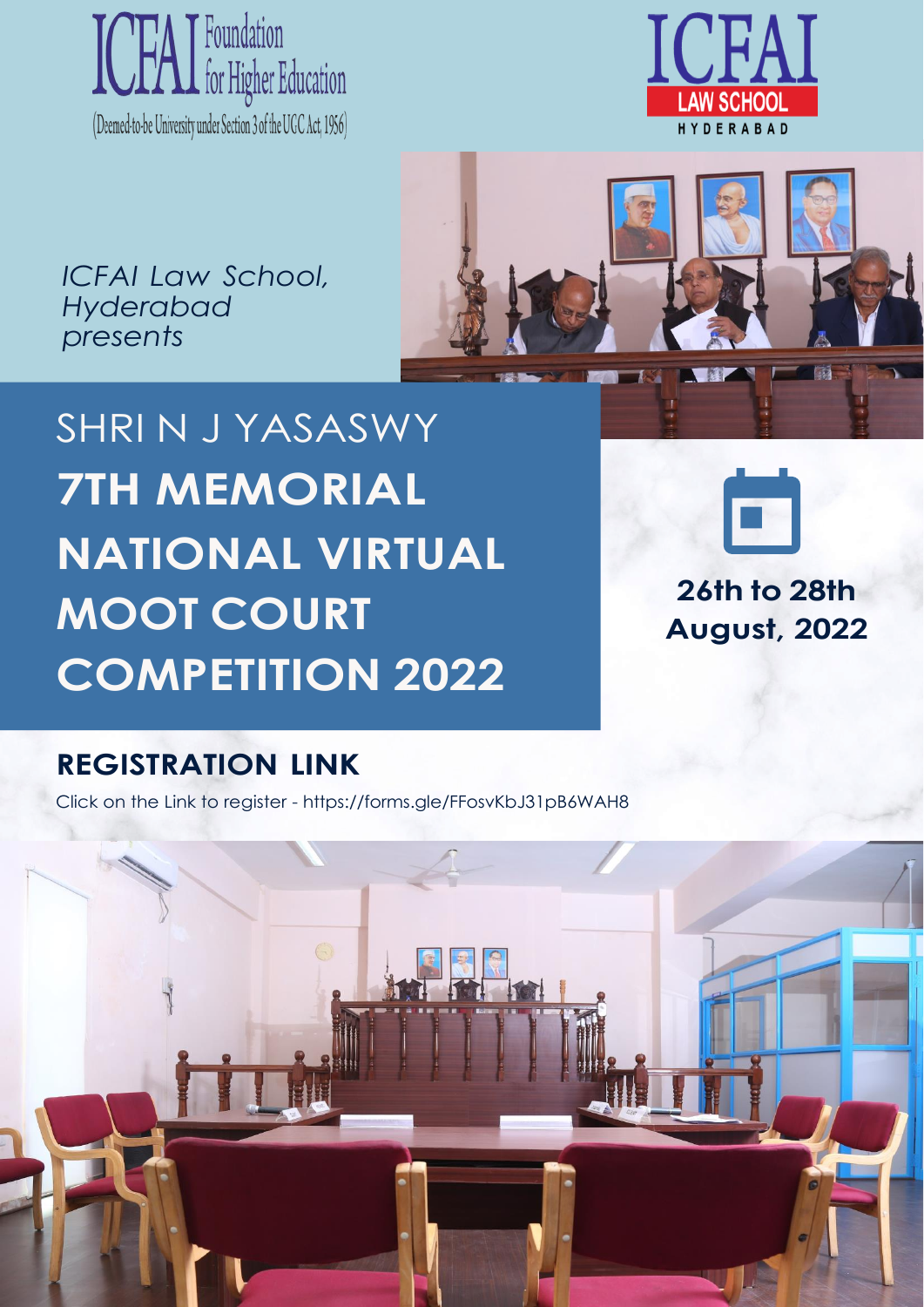





### **ABOUT IFHE**

The ICFAI Foundation for Higher Education (IFHE) is a deemed-to-be-University established under section 3 of UGC Act, 1956. IFHE's comprehensive student-centric learning approach provides relevant knowledge, imparts practical skills and inculcates a positive attitude among the students. Today, IFHE is one of the largest multidisciplinary universities in the country. The Faculty of Management, Faculty of Science and Technology and Faculty of Law are the three main building blocks of the university.

### **ABOUT ICFAI LAW SCHOOL**

The ICFAI Law School, IFHE, Hyderabad is a promising destination for the students desirous of making law as their Dream "Career". The ICFAI Law School is a significant segment of the ICFAI Foundation for Higher Education, a deemed to be University, and its programs are recognized by Bar Council of India.



The ICFAI Law School, Hyderabad offers BBA.LLB (Hons) and BA.LLB (Hons) integrated five year programs, LLM Program in ADR, Corporate and Commercial Laws and Tax Laws, Ph.D. Program (full time and part time) and Ten Certificate Courses in different contemporary law subjects. ICFAI Law School had launched 6 Centres: Centre of Excellence for Environment and Forest Laws, Centre of Excellence for Corporate and Commercial Law, Centre for Excellence in Intellectual Property Rights, Centre for Excellence on Cyber Law and Data Protection, Centre for Excellence in Criminal Law, and Centre of Excellence for Management Studies.



### **ABOUT SHRI N J YASASWY**

Shri N. J. Yasaswy, the visionary founder of the Icfai group of educational institutions and a great human being. Yasaswy was indubitably a versatile genius and a man of many parts. That aside, he had a tremendous capacity to take risks but always launched every initiative with an amazing clarity: 'ours is a private effort with a public purpose.' Being an erudite leader, whenever a new initiative was undertaken, he would invariably emphasize to his colleagues: "We are aiming at a future beyond our ken and control; let us, therefore, be open to learn and steer through cautiously." Shri Yasaswy was a great teacher.

### **ABOUT THE N J YASASWY MEMORIAL NATIONAL VIRTUAL MOOT COURT COMPETITION**

The ICFAI Law School, Hyderabad cordially invites you to "The N J Yasaswy 7th Memorial National Virtual Moot Court Competition 2022" in August 2022. We have organized 33rd All India Inter-University Moot Court Competition jointly with Bar Council of India during March and April 2017, "The NJY Memorial Asia Pacific Moot Court Competition, 2018" was organized during March 29 to April 1, 2018, The NJ Y 4th Memorial National Moot Court Competition 2019 was organized during March 28 to 31, 2019, The NJ Y 5th Memorial Virtual Moot Court Competition 2020 was organized during October 16 to 18, 2020. "The NJY 6th Memorial International Virtual Moot Court Competition 2021 was organised from August 27th to 29th, 2021.

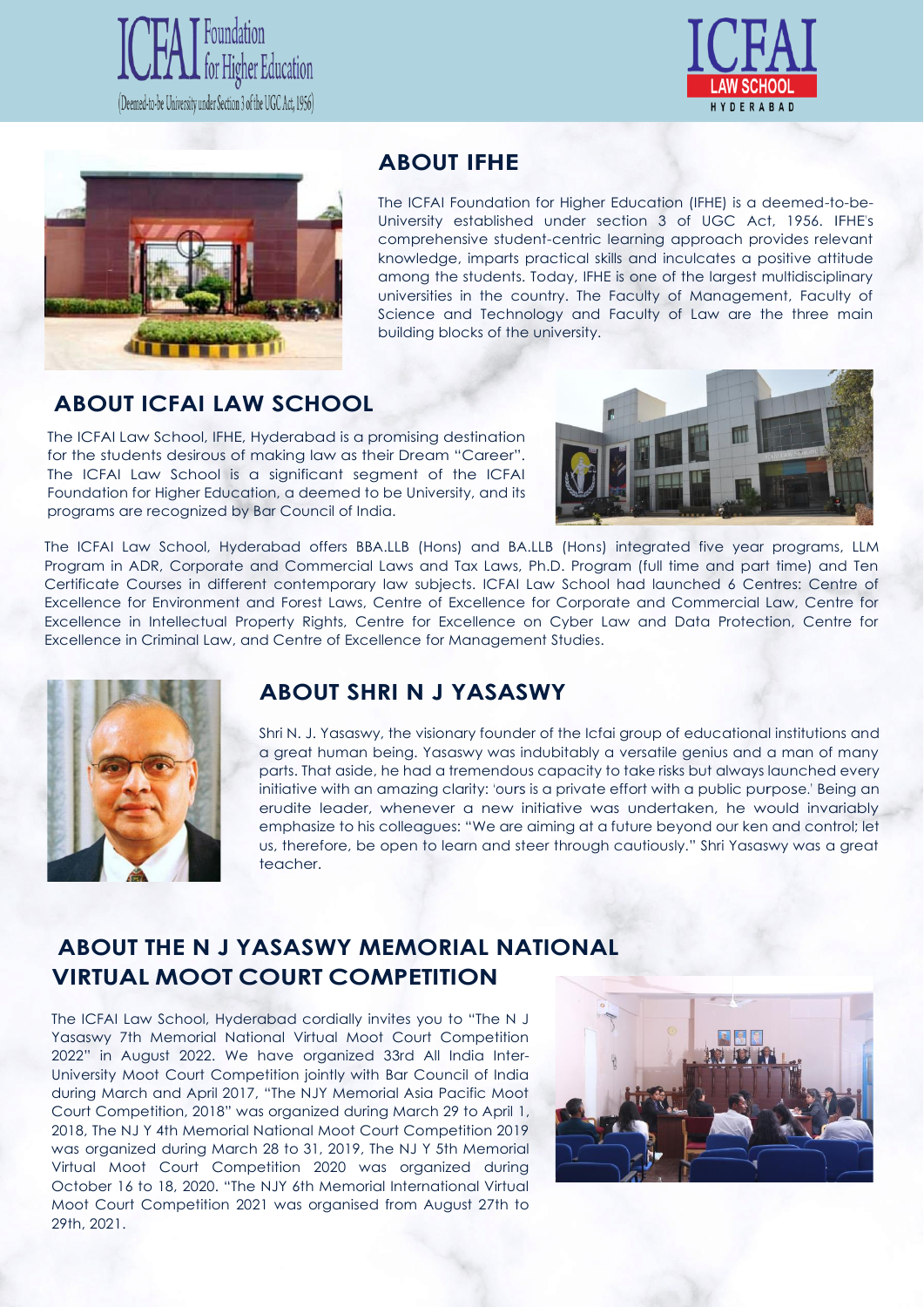



# **SHRI N J YASASWY**

7th Memorial National Virtual Moot Court Competition 2022

### **EVENT DETAILS DEFERRED DATES-**

**VENUE**

Virtual

**26th, 27th, and 28th August, 2022**

### **TEAM COMPOSITION REGISTRATION FEES**

Each team shall consist of two INR 3000 speakers and 1 researcher.

### **ELIGIBILITY**

Team members must be valid undergraduate students pursuing a law program or equivalent from the recognized University/ School/ Institution, approved by concerned authority of the Country.

# OUR **PARTNERS**

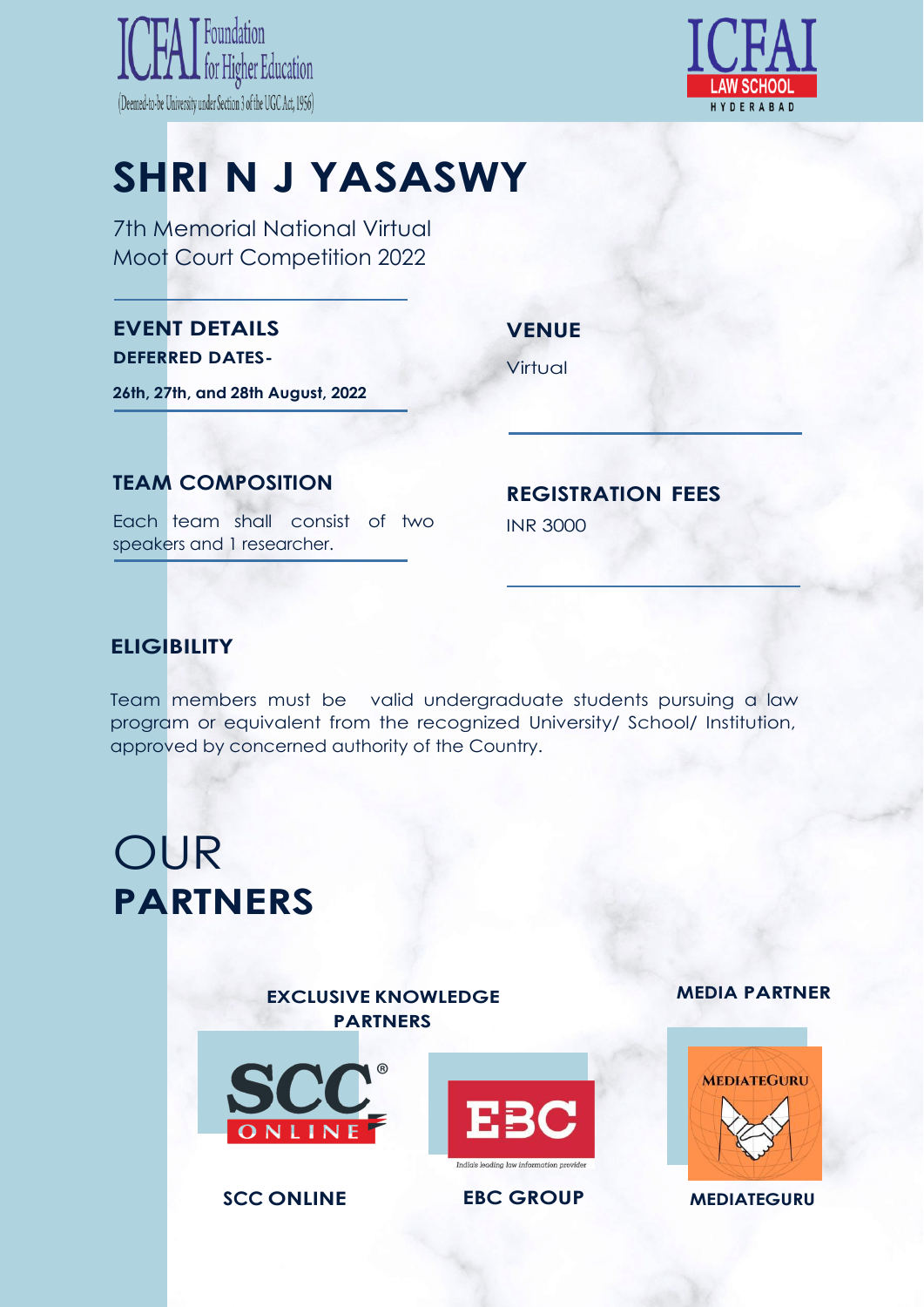



# **THE COMPETITION**

### **RULES FOR THE COMPETITION**

1. There will be four rounds in total, two preliminary rounds and the other two will be semi finals and finals.The first two preliminary round will be based upon problem 1 and semi finals and finals will be based upon problem 2.

2. During the preliminary rounds (first and second) each team shall argue once for the parties in favour or against.

3. Based upon the merit of aggregate marks of the first preliminary round, top eight teams will be selected for the second preliminary round.

4. Eight teams in the second round will be competing on knockout basis wherein four teams will be qualified for semi- finals.

5. Semi-final round will be knockout round wherein two teams from it qualifies for final.

6. **Written Memorials -** Each team must submit the memorials of moot problem one and two, on behalf of both parties to the dispute, in pdf format, no latter than 9.00pm IST on **25th July, 2022** to [mootcourt@ifheindia.org.](mailto:mootcourt@ifheindia.org)

7. **Scoring Criteria** - Each Court will assign marks to all individual participants and the team in the manner shown below:

*Total score: 100 points*

*Written submissions: 20 points* 

*Oral Presentation: 80 points*

*a. Substance in Arguments 40 points*

b. Skills of Advocacy 20 points

c. Response to questions and Articulation 10 points

d. General impression, Court Manners 10 points

Each team shall identify their speakers and researcher well before the registration. Once the speakers and researchers are identified their position will not be modified under any circumstances.

9. Participants should attend the proceedings of the competition in 'Formal Attire'.

10. For further information, kindly refer to the detail guidelines.

11. Last date for clarification will be **8th July, 2022**.

12. The institution reserves the right to amend subject to prior notifications.

### **MODE OF PAYMENT**

**1. The participants can make the payment either through online transfer or NEFT/RTGS. 2. The last date for registration is 2nd July, 2022.**

#### **1.** *Bank Name -*

**2.** *Branch -*

**3.** *Account Name -*

- **4.** *Account Number -*
- **5.** *RTGS/NEFT/IFSC Number -*
- **6.** *MICR Code -*
- **7.** *Branch Code -*
- **8.** *Branch Address -*

*ICICI Bank Panjagutta Branch IFHE - Seminars & Workshops A/c 020201007037 ICIC0000202 500229013 000202 Nerella House, No. 4, Nagarjuna Hills, Panjagutta, Hyderabad- 500 082 Telangana State.*

**Register by clicking the Link - https://forms.gle/FFosvKbJ31pB6WAH8**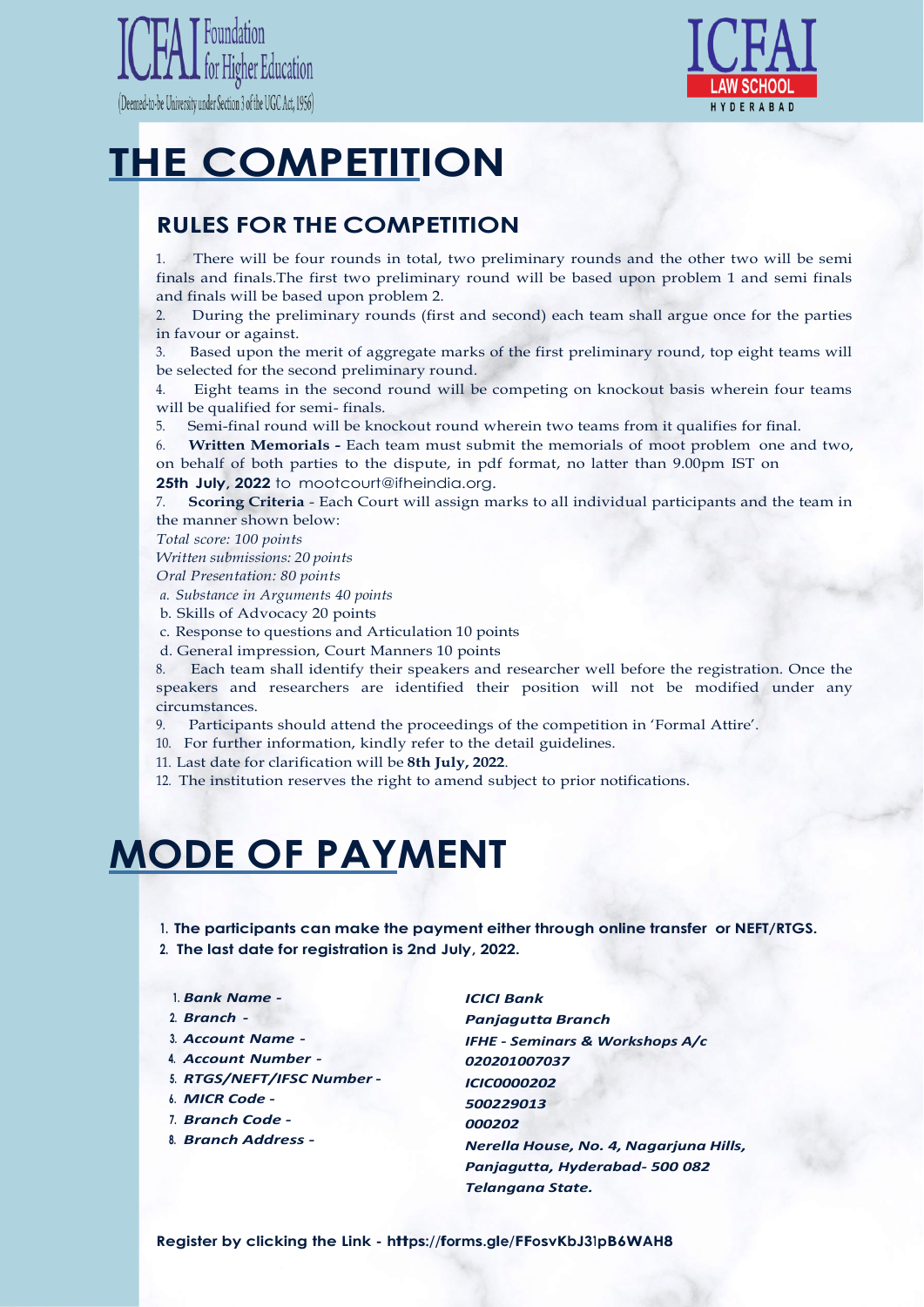



# **IMPORTANT DATES**

- **1.** *Registration Opens -*
- **2.** *Registration Closes -*
- **3.** *Last date of payment of fee -*
- **4.** *Last date of Clarifications -*
- **5.** *Competition Dates -*

*is Opened 2nd July, 2022 2nd July, 2022 8 th July, 2022 26th, 27th, and 28th August 2022*

## **AWARDS / PRIZES**

### **WINNER**

### **Rs. 25,000/-**

*One year Academic One year subscription to subscription to SCC online EBC Learning (Worth Rs.* Web **Edition** *81,000) Edition (Worth Rs. 43,500)*

### **RUNNER-UP**

**Rs. 15,000/-**

### **BEST MOOTER**

**Rs. 5,000/-**

### **BEST MEMORIAL**

**Rs. 5,000/-**

### **BEST RESEARCHER**

**Rs. 5,000/-**

### **PARTICIPANTS**

- **Certificate of Participation**
- **1 month's access to SCC Onlne Web Edition**